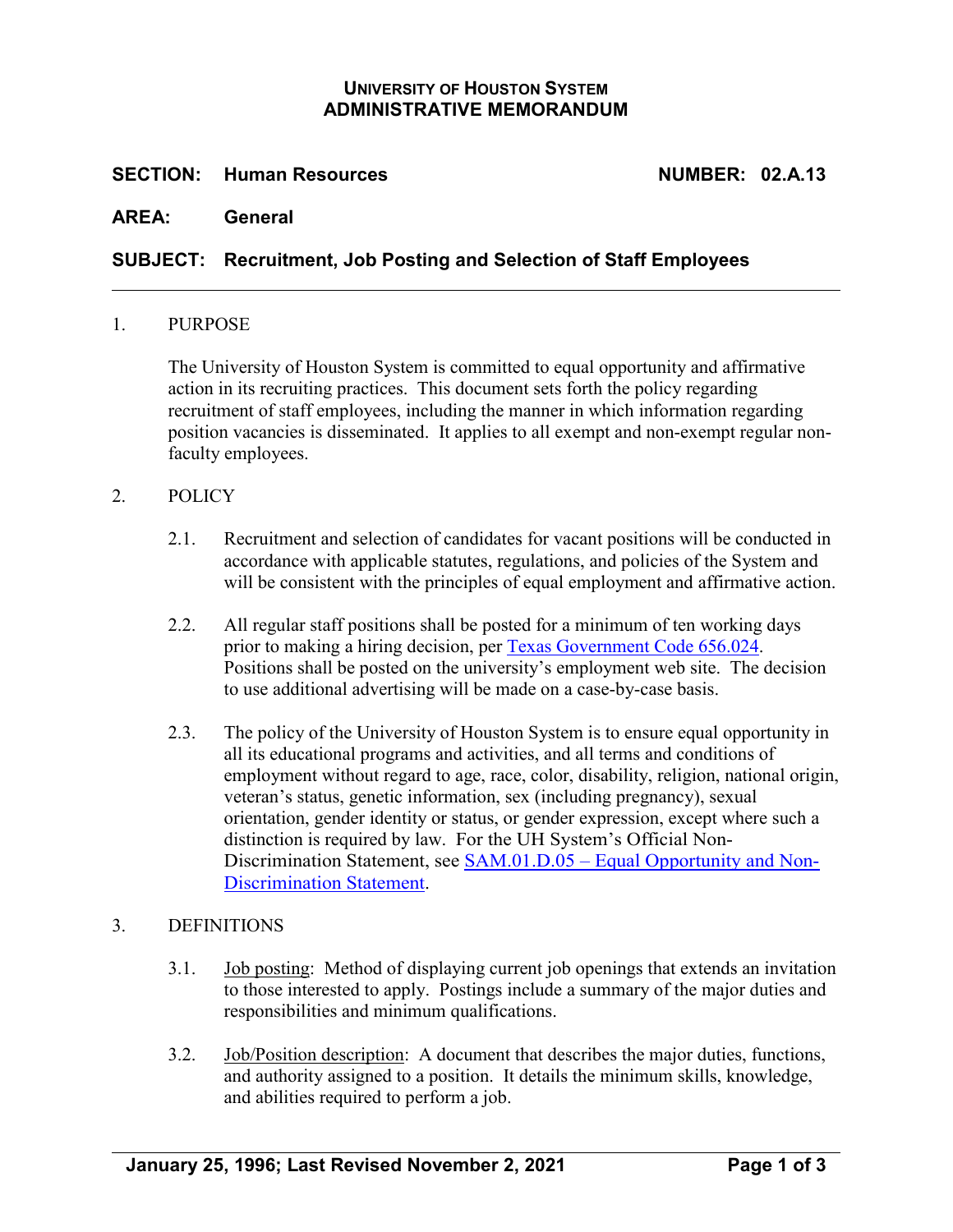- 3.3. Regular staff employee: An employee who is appointed for at least 20 hours per week on a regular basis for a period of at least four and one-half months, excluding students employed in positions that require student status as a condition for employment, and those holding a teaching and/or research position classified as faculty.
- 3.4. Background check: A criminal background check must be conducted on any candidate, internal or external, for a full-time, part-time, regular, or temporary position who is under final consideration for employment, following normal screening and selection processes. Additional information on background checks for employees may be found in SAM 02.A.37 – [Background Checks for](https://uhsystem.edu/compliance-ethics/_docs/sam/02/2a37.pdf)  [Employees.](https://uhsystem.edu/compliance-ethics/_docs/sam/02/2a37.pdf)

# 4. POLICY PROVISIONS – RECRUITMENT

- 4.1. A request to fill a position must be posted with the university's human resources department prior to distributing any public notices, advertisements placed, or screening of applicants.
- 4.2. All regular staff positions below the level of vice president will be listed with the university's human resources department employment office to ensure equal employment opportunity and to allow uniform reporting procedures. This listing must take place prior to initiating any search activities.
- 4.3. If a search/screening committee is to be used for the selection of candidates for a regular staff position, the membership of the committee must be filed with the university's human resources department at the time the committee members are appointed. The membership information provided to the university's human resources department must include identification of the chair or a contact person.

## 5. POLICY PROVISIONS – JOB POSTING

- 5.1. Employment qualifications listed on position requests and job postings must be work-related and must be those qualifications included on the job/position description under which the position is classified.
- 5.2. Each university's human resources department will post position announcements on the officially designated university's employment web site.
- 5.3. Approved vacancies may be publicized in newspapers and academic journals upon the request of the hiring department. All advertisements must be approved by the university's human resources department prior to placement of the advertisement and must include the appropriate equal employment opportunity statement. Advertising for positions for which there is a formal search/screening